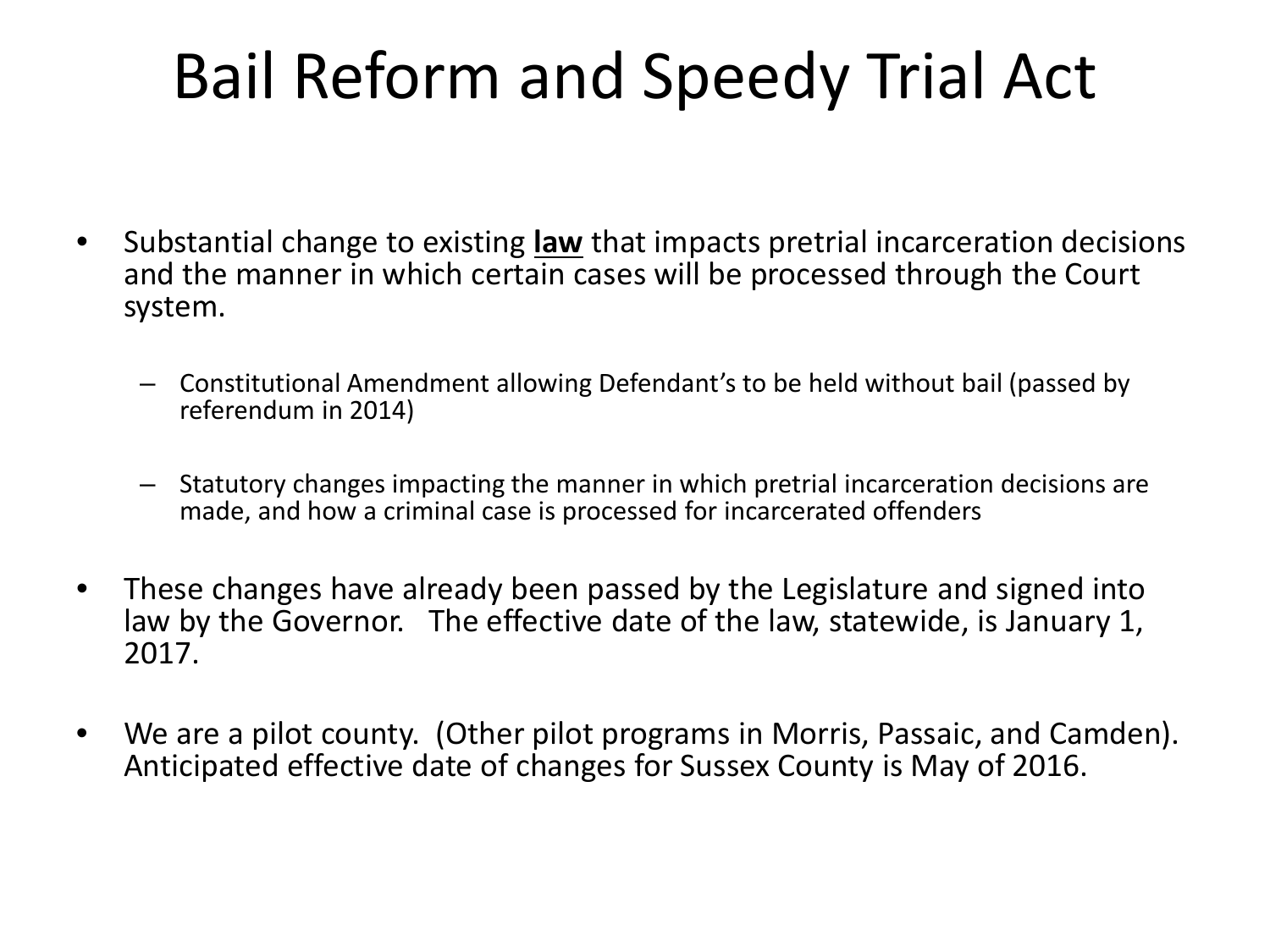## Current Processing of a Criminal Case

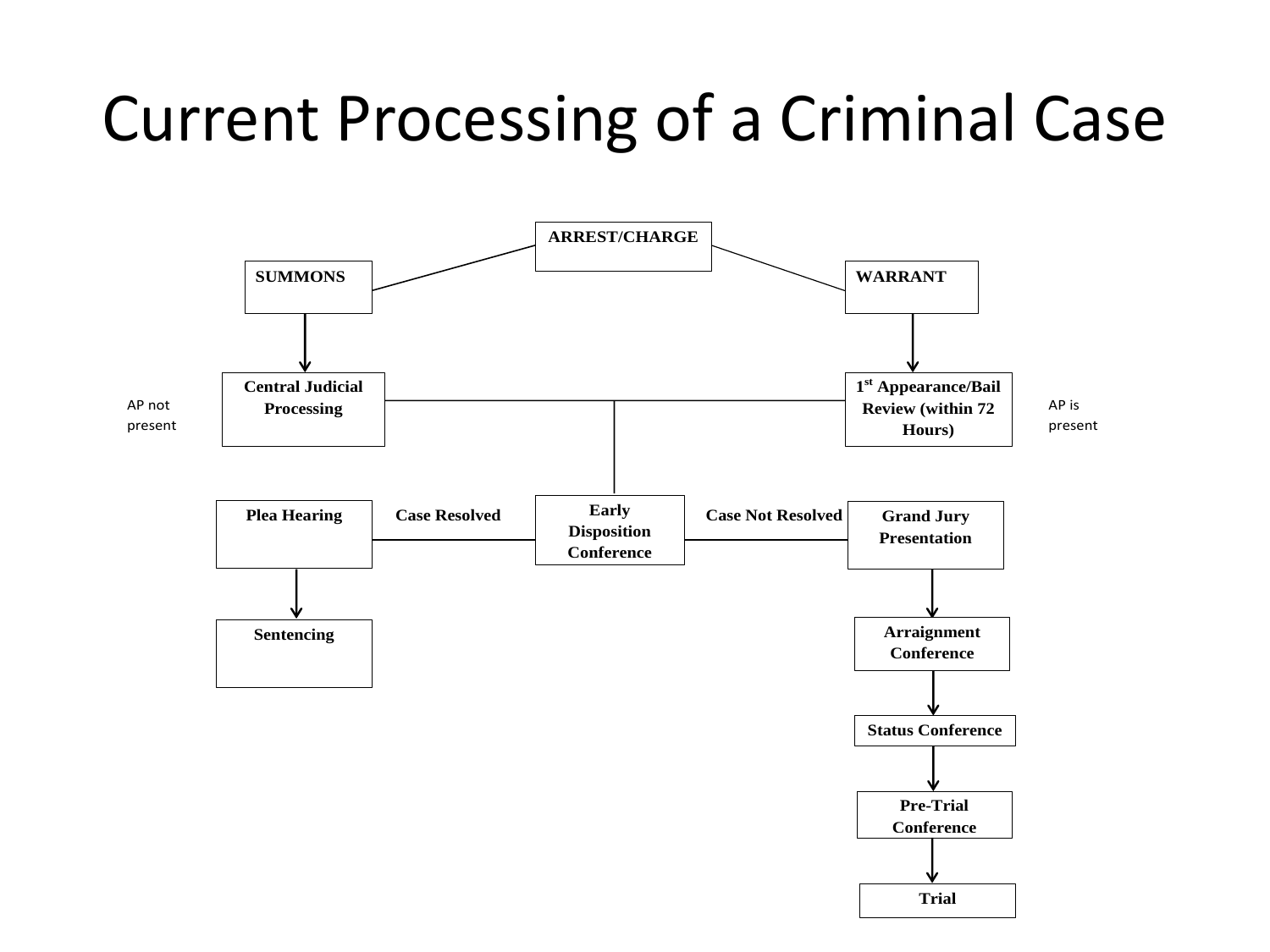## Aspects of Existing System That Will Change

- Under the current system, the SCPO is **not** required, and does **not**, have an AP present at CJP Court.
	- − CJP Court currently sits 1 day per week and is in session for about 4 hours
- Under the current system, for defendants remanded to the jail on a warrant, **no weekend appearance** is necessary.
	- − This is so because the first appearance/bail review does not need to take place for 72 hours.
	- − Therefore, for a defendant arrested on a Friday, we can legally wait until Monday for the first appearance/bail review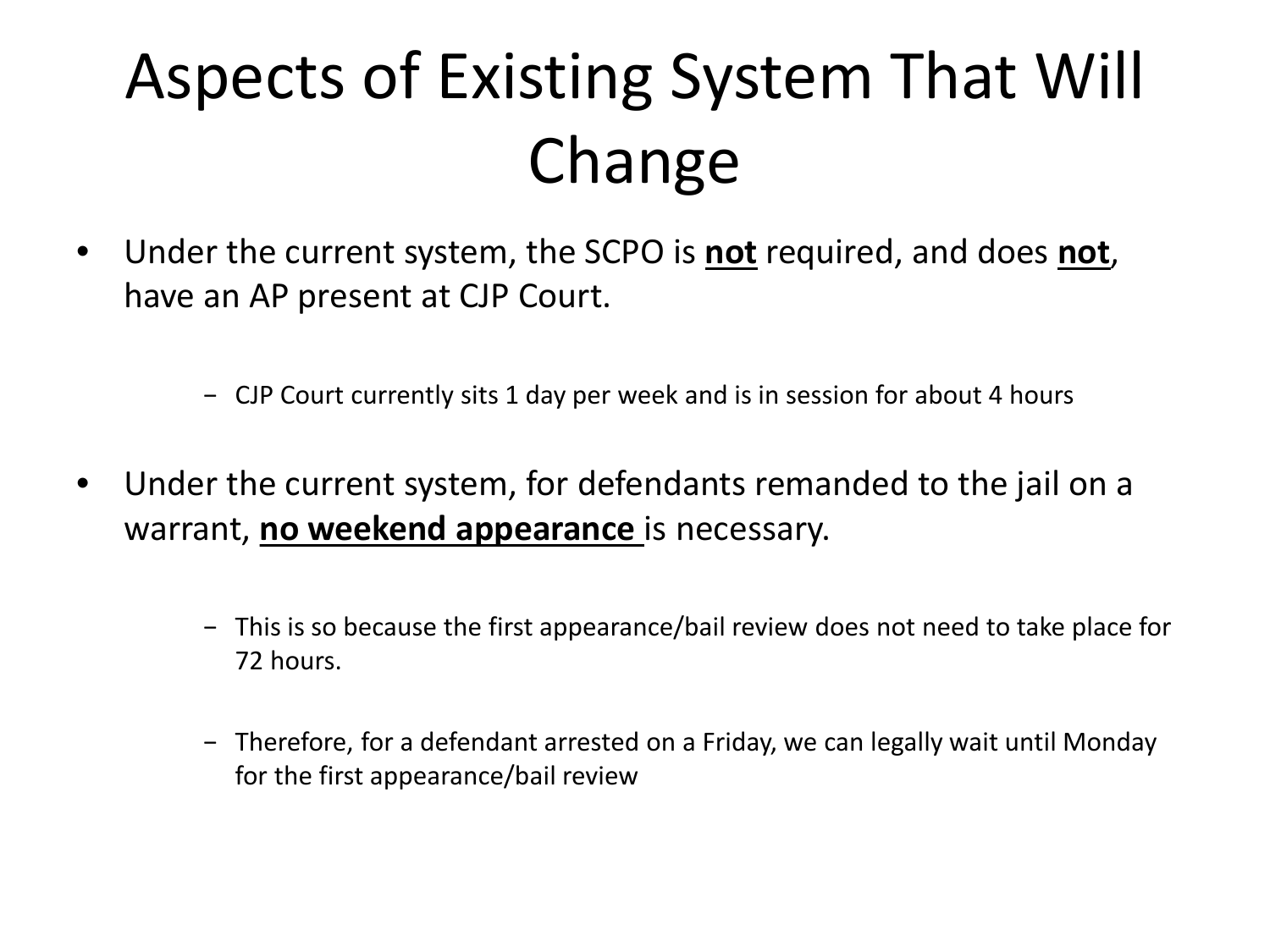## Aspects of Existing System That Will Change (Continued)

- Under the current system, there are **no** lengthy testimonial hearings prior to the EDC conference.
- Under the current system, there are **no** statutory requirements governing how quickly we must present a case to the Grand Jury.
- Under the current system, there are **no** statutory requirements governing how quickly we must bring a case to trial.
- Under the current system, Assistant Prosecutors on Emergent Duty do **not**  need to approve every criminal complaint placed on a warrant.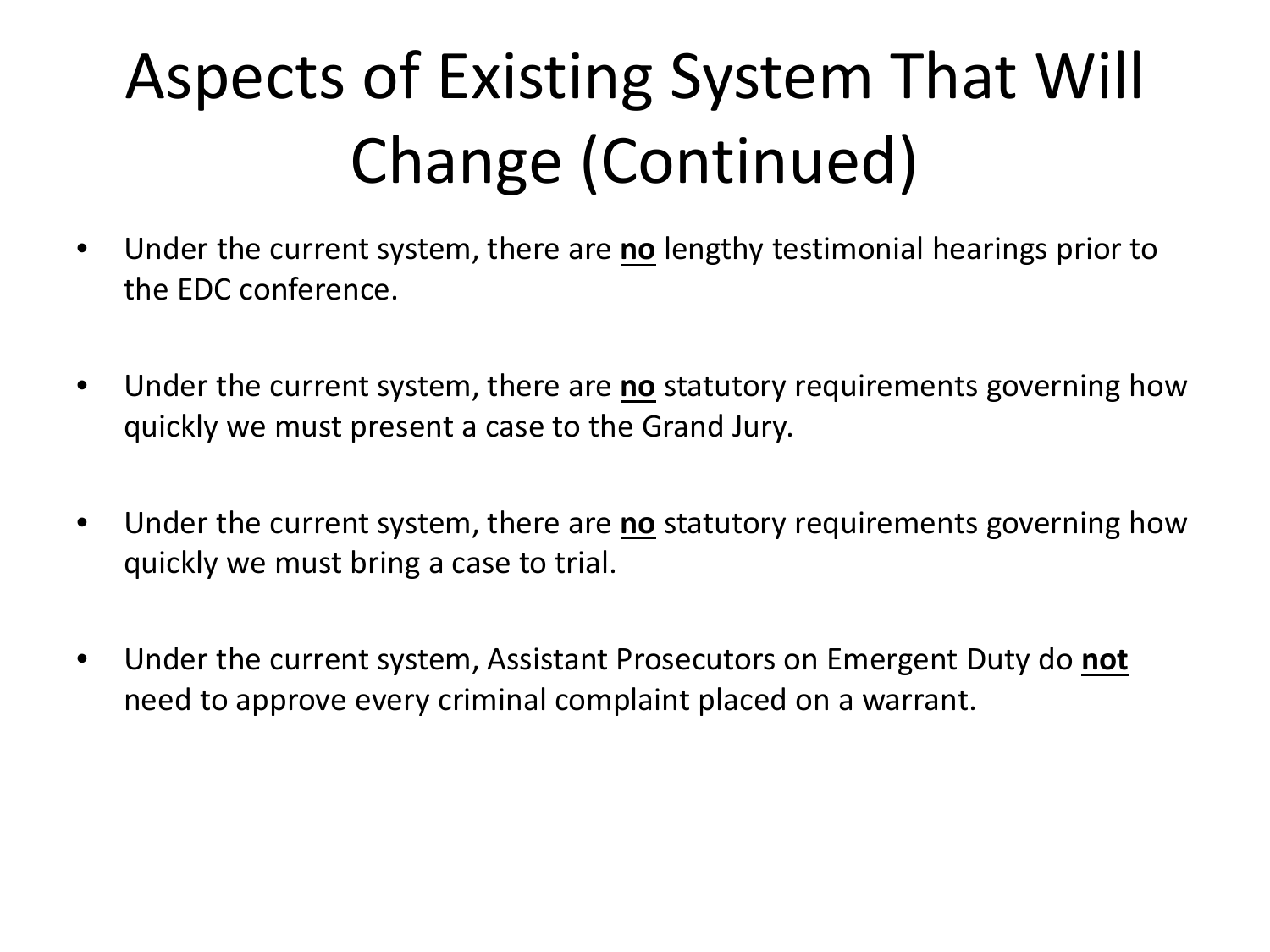# Criminal Case Processing Under New

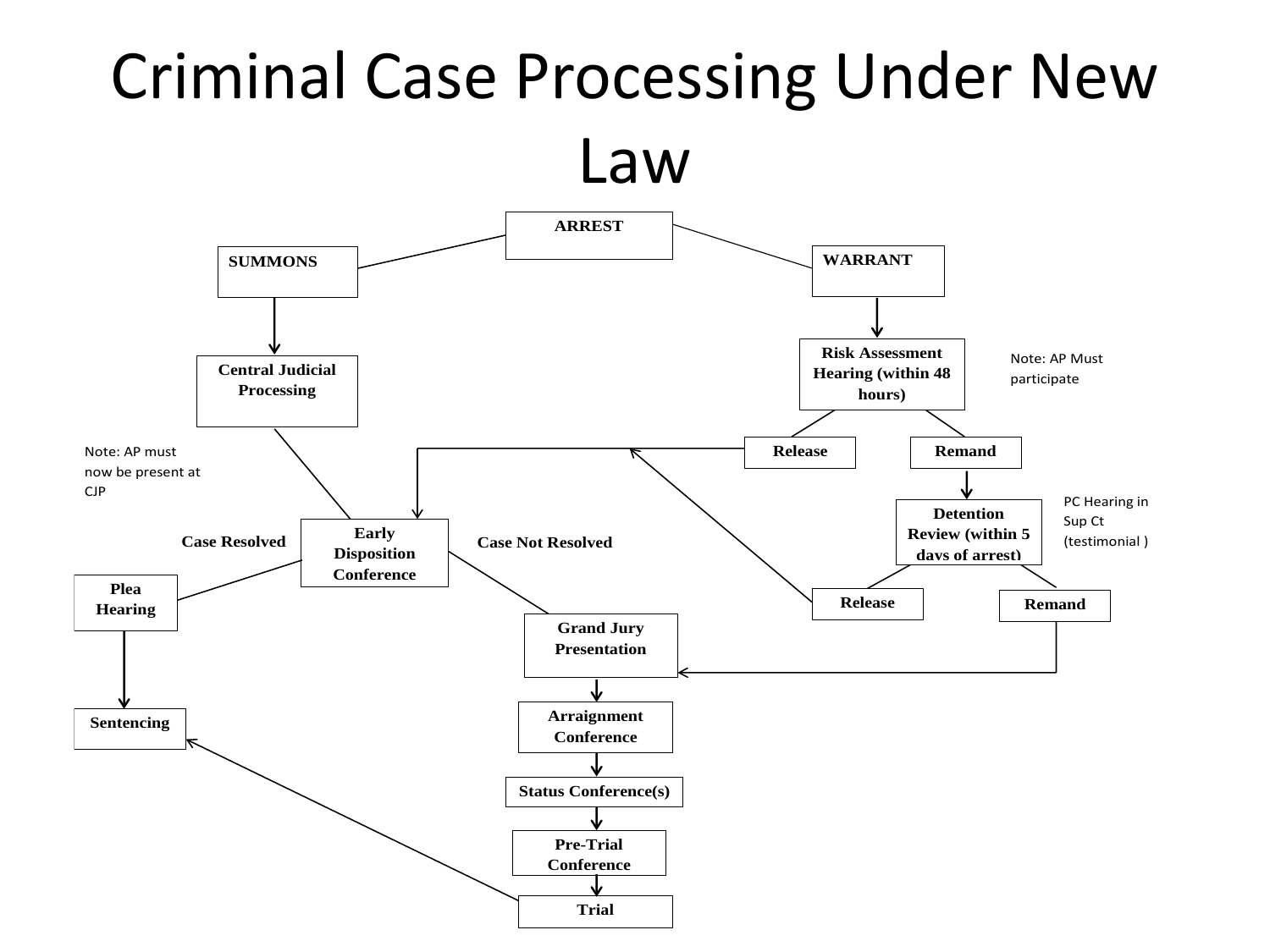## Additional Assistant Prosecutor Responsibilities Under New Law

### • **CJP Court**:

− We will be required to have an assistant prosecutor cover CJP Court. It is anticipated that the volume of cases in CJP Court will rise **dramatically** and the court may be in session two (2) full days each week.

### • **Risk Assessment Hearings**:

− Assistant Prosecutors are required to cover the Risk Assessment Hearing. This will require hearings on the weekend. The law requires that the risk assessment hearing be conducted within 48 hours of a defendant's arrest on a complaint warrant. Consequently, for any such defendant arrested on Friday, a hearing must be held no later than Sunday.

### • **Detention Review Hearings**:

− Assistant Prosecutors will be required to cover Detention Review Hearings within five (5) days of a defendant's arrest if he/she is still remanded to the jail. These hearings will be involved and require significant preparation. They are testimonial hearings and the State will have to establish that there is sufficient evidence in support of the charge and that the defendant poses a risk to the community.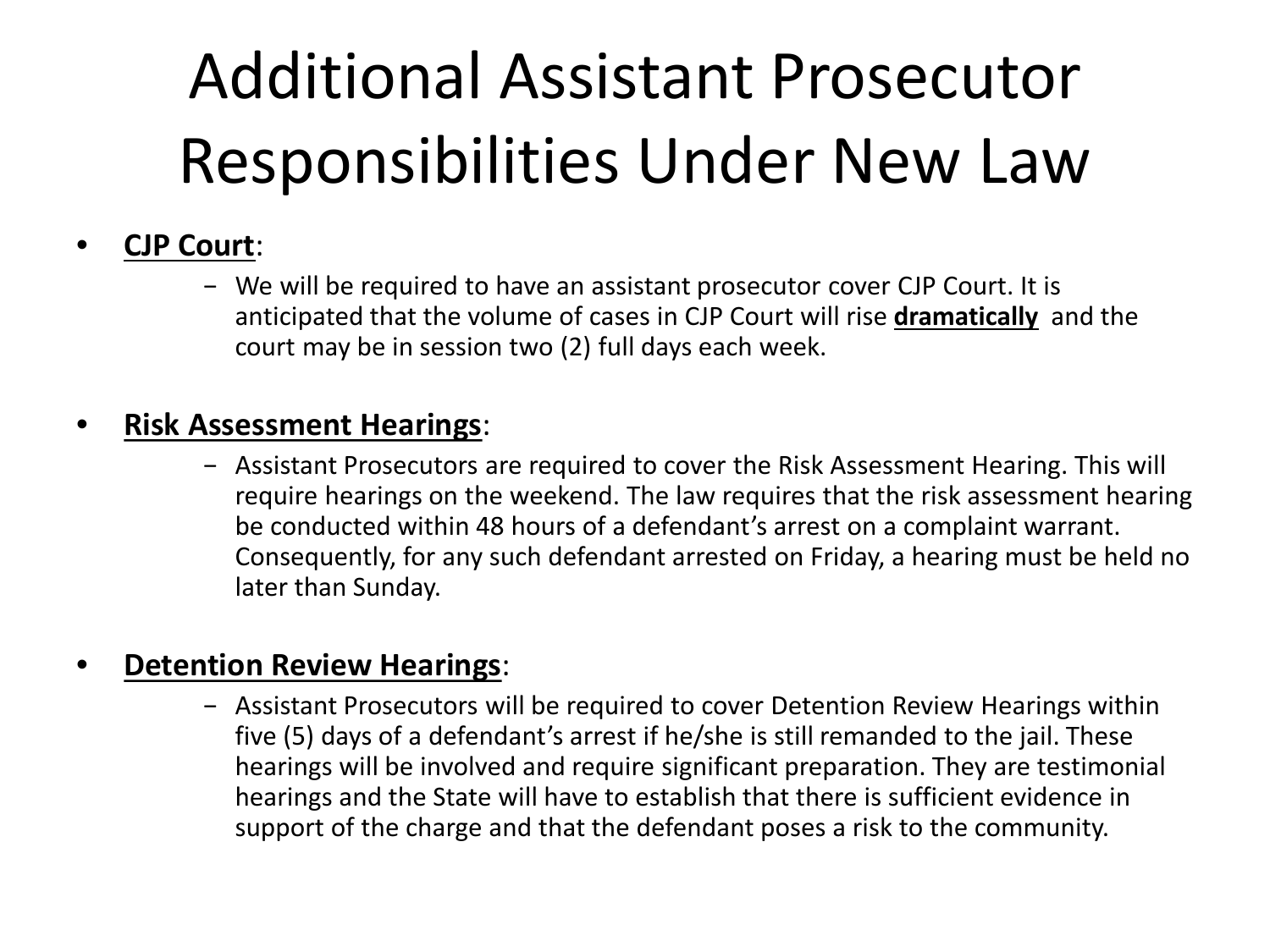## Additional Assistant Prosecutor Responsibilities Under New Law (Continued)

### • **Increased Duty Assignments**:

- − For all defendants remanded to the jail on a complaint warrant, that defendant will be subject to the new additional hearings referenced above. In addition, that defendant will have new statutory speedy trial rights. Because of this, we need to be very thoughtful and careful regarding the cases that will be placed on a warrant. It is anticipated that most cases will be placed on a summons. However, *for any case that an officer seeks to place on a warrant, the officer will now need the approval of the "on-call" Assistant Prosecutor*.
- **Note**: I will discuss the statutory speedy trial rights and the new factors to consider in deciding whether to issue a summons or warrant on future slides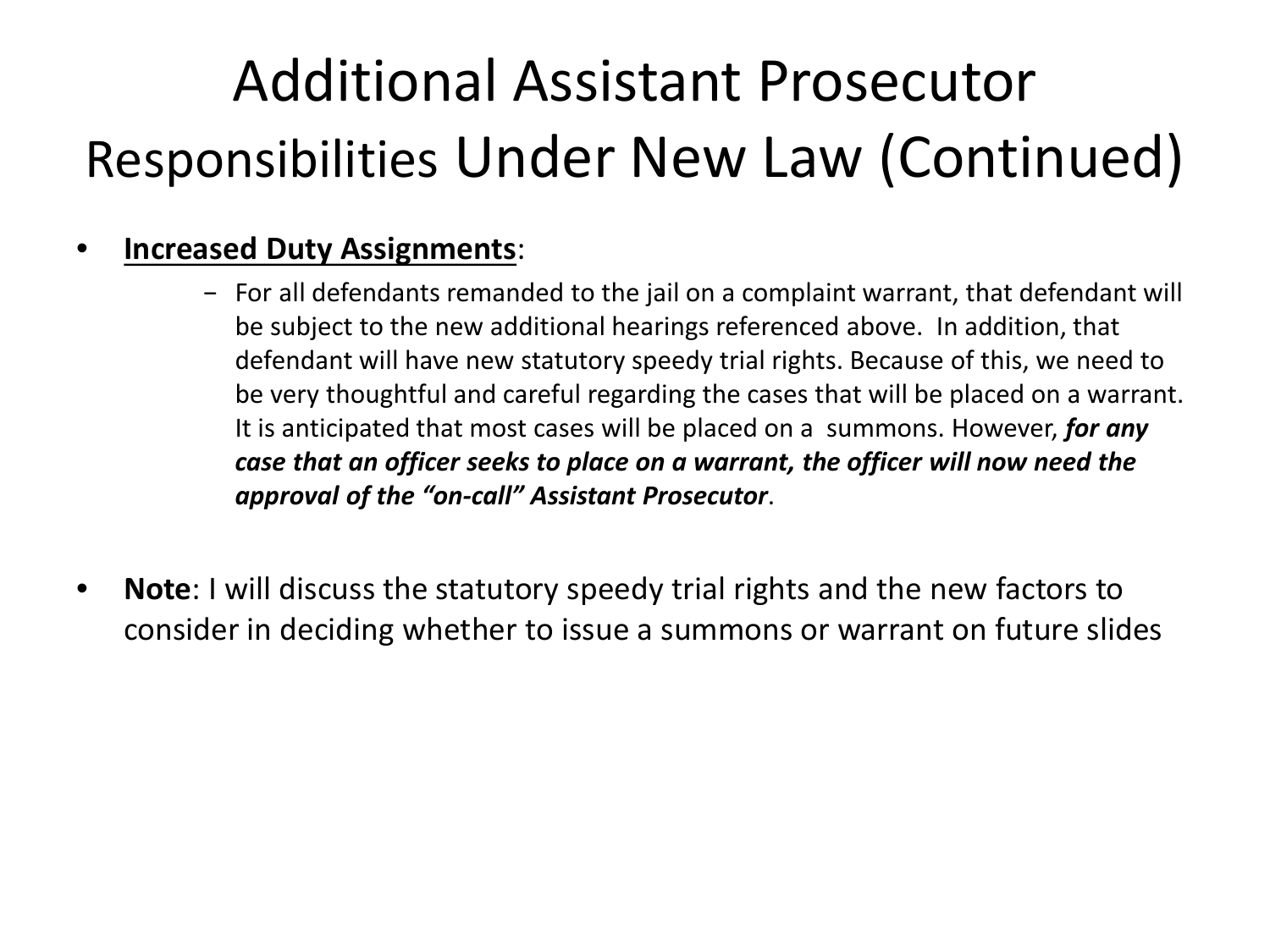### Additional Assistant Prosecutor Responsibilities Under New Law (Continued)

### • **Hearings Regarding Conditions of Release**:

− For those defendants released on a summons, a judge will now be permitted to attach conditions to a defendant's release. It is anticipated that some defendants will violate the conditions of pre-trial release prompting additional violation hearings. These hearings will be handled by an Assistant Prosecutor.

### • **Speedy Trial**:

− The State will now have relatively short time frames to prosecute a case. There are new time frames to present a case to the Grand Jury and new time frames to bring a case to trial. It will take additional resources to meet these timeframes, especially in light of the five (5) new areas of responsibility referenced above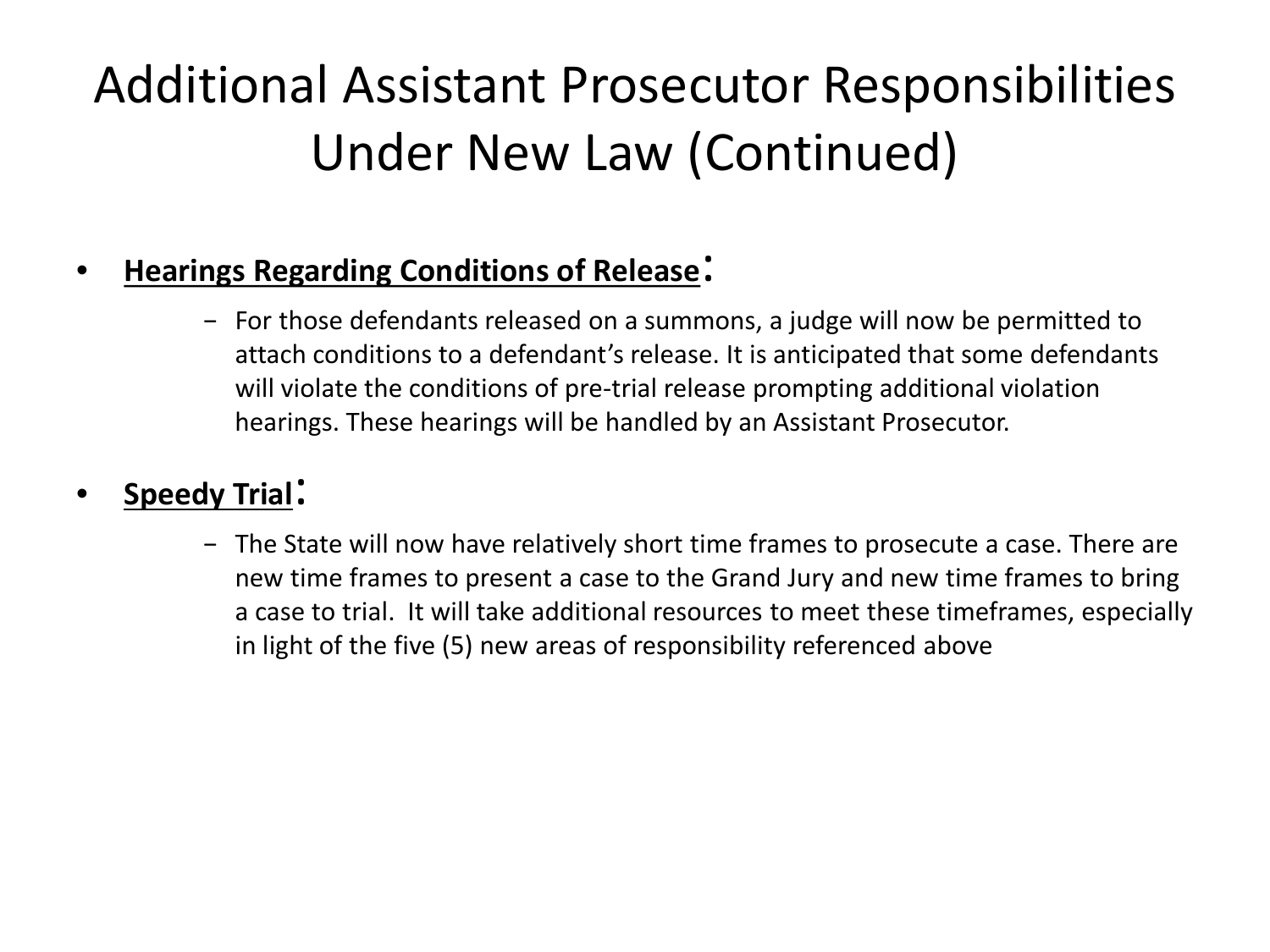# Speedy Trial

- Speedy Trial applies to:
	- − An eligible defendant for whom a complaint warrant was issued and the arrest occurred on, or after, January 1, 2017, regardless of when the offense occurred **and**
	- − The initial charge involved an indictable or a disorderly persons offense and the defendant is:
		- 1. Detained pursuant to the pretrial detention provisions of the bail law, **or**
		- 2. Detained in jail due to an inability to post monetary bail
- Speedy Trial does NOT apply to:
	- − Persons for whom a complaint summons was issued
	- − Persons for whom a complaint warrant was issued prior to January 1, 2017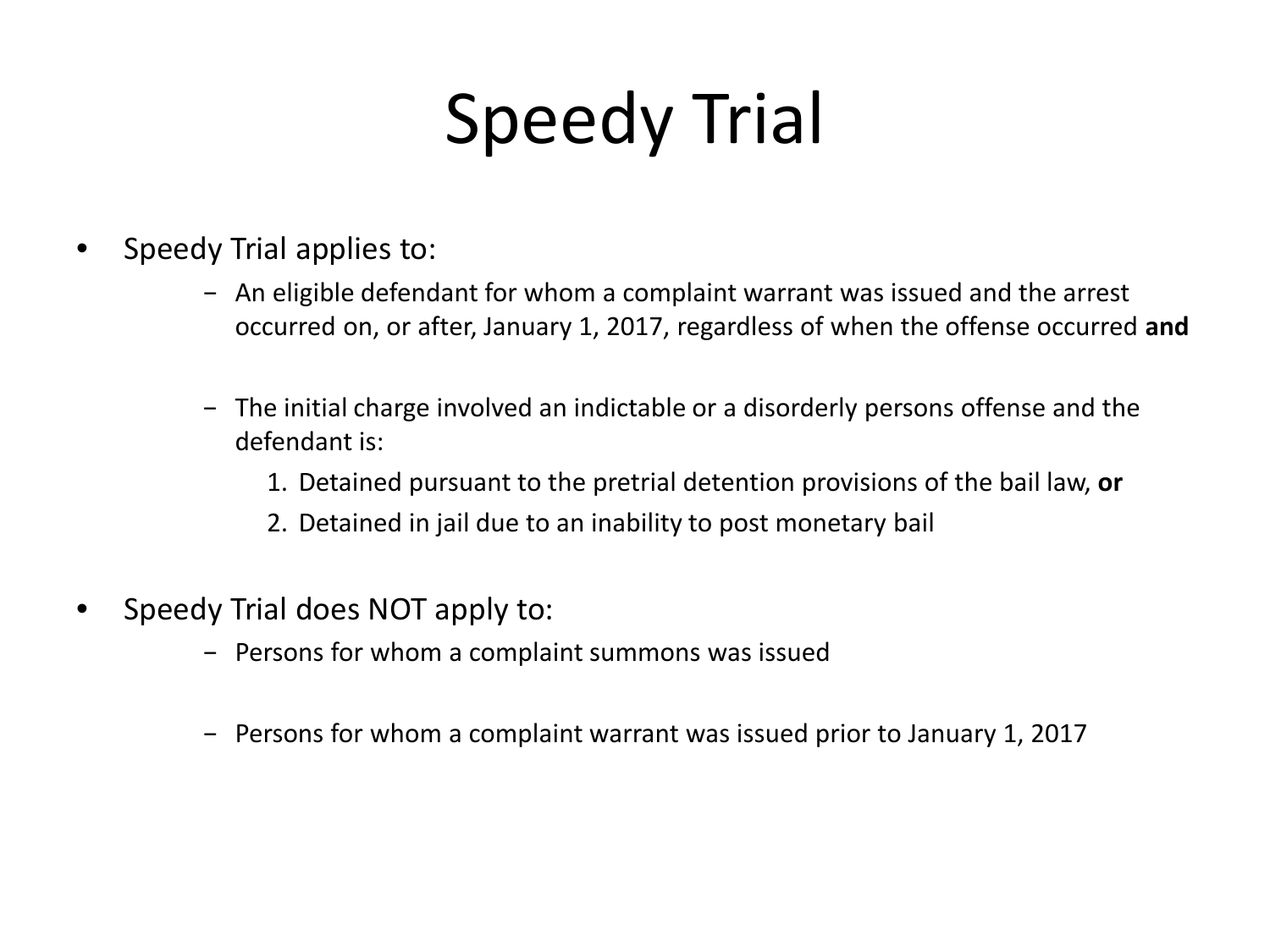# Speedy Trial (Continued)

- There are three (3) different Speedy Trial standards:
	- **1. Pre-Indictment (90 days not including excludable time)**
		- − An eligible defendant shall not remain detained in jail for more than 90 days following the date of the defendant's commitment to the county jail, not counting excludable time.
	- **2. Post-Indictment (180 days not including excludable time)**
		- − An eligible defendant who has been indicted shall not remain detained in jail for more than 180 days on that charge following the return or unsealing of the indictment, whichever is later, not counting excludable time before commencement of trial.
	- **3. Overall (2 years not counting excludable time attributable to the defendant and the prosecutor is not ready to proceed to trial)**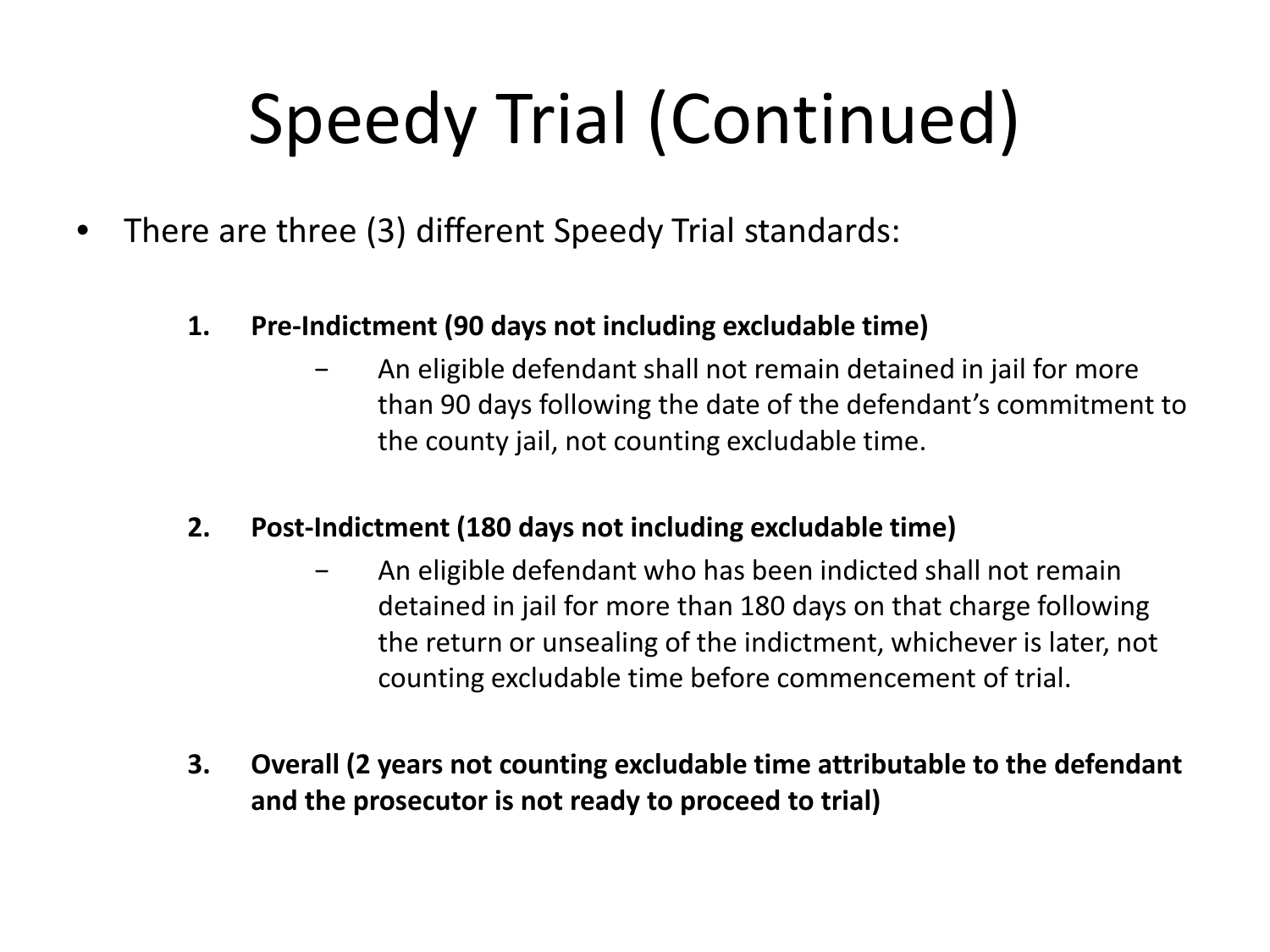# Speedy Trial (Continued)

• An eligible defendant shall be released from jail on ROR or conditions set by the court if, two (2) years after the court's issuance of the pre-trial detention order for the defendant, excluding any delays attributable to the defendant, the prosecutor is not ready to proceed to voir dire or to opening argument, or to the hearing of any motions that had been reserved for the time of trial.

\*\*\* Note that there are 13 different categories of excludable time contained in the Bail Law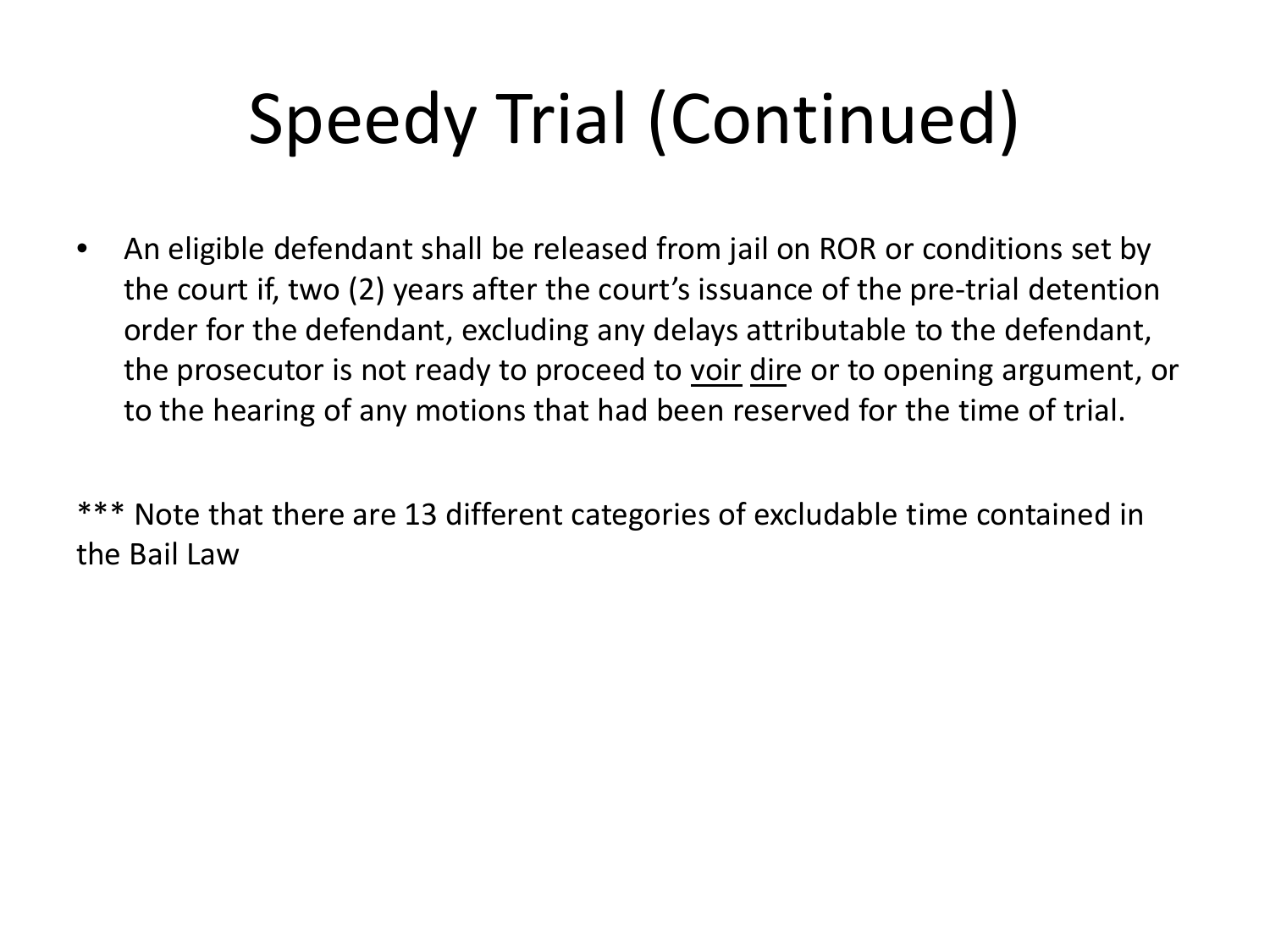## Summons v. Warrant (The "In or Out" Decision)

### • **Current System**:

- − All persons charged with a crime are entitled to be released on monetary bail, regardless of their criminal history or threat they may pose to the public. It is a resource or monetary based system.
- − R. 3:3-1(c) currently governs what cases should go on a warrant, and what cases should go on a summons. This Rule is in the process of being revised.
- − Under the current system, 60% to 70% of defendants charged with an Indictable crime are charged on a warrant. Many of the defendants remain in county jail, unable to post bail until their case is resolved